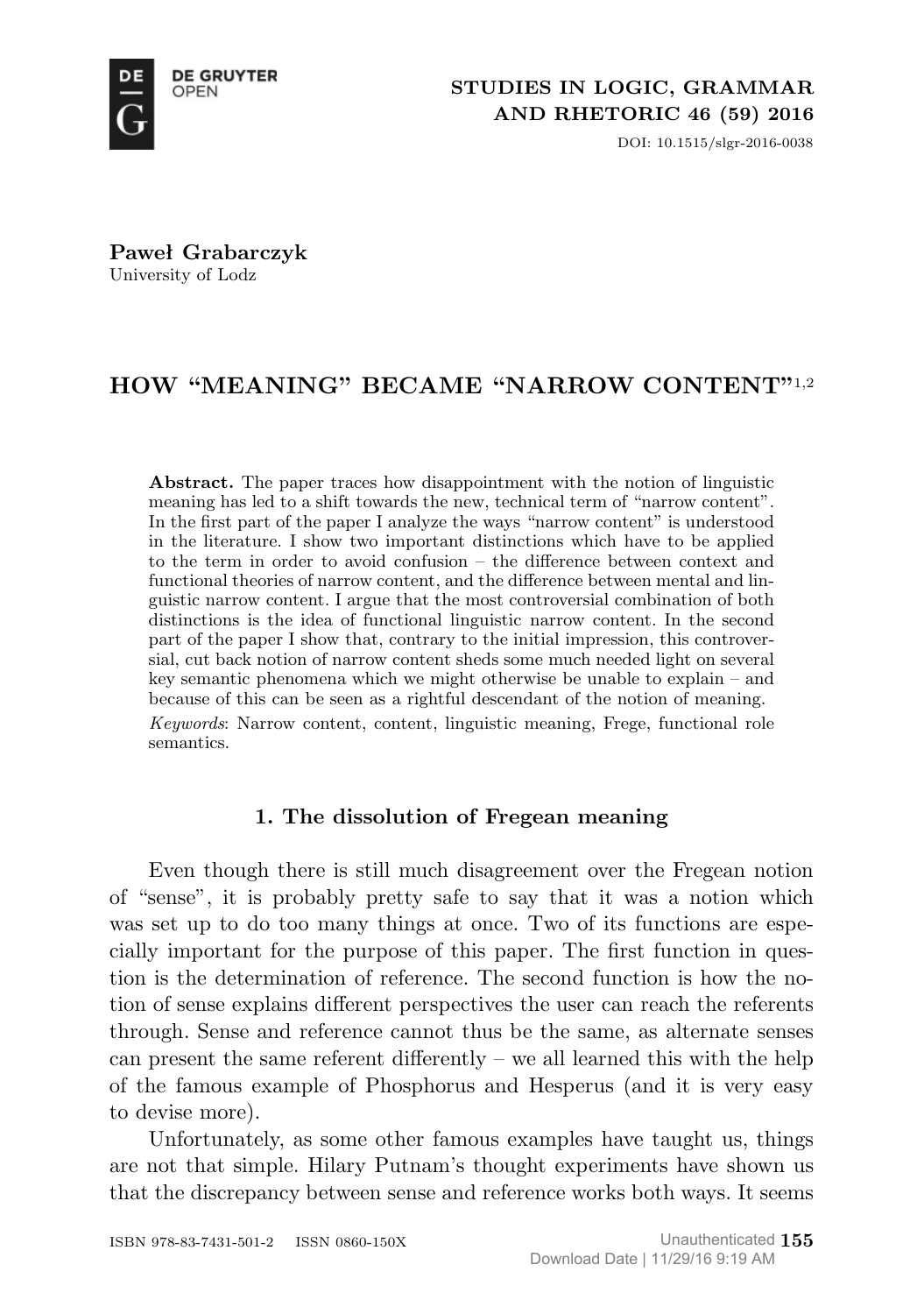that entertaining the same sense could lead two different language users to pick different referents. That this has led to major skepticism towards meaning<sup>3</sup> shouldn't be a surprise to anyone. After all, one of the main functions meanings were supposed to perform was gone – our internal states no longer determined the reference of our words.

That meanings were always rather suspicious didn't help their cause. They were mostly explained via metaphors or far-fetched analogies and worked more as a functional notion – they were supposed to be simply "those cognitive devices which we use in order to hook our words to the world". But now when it looks like they do no such thing (or at least are not sufficient for it) – is there still a point of keeping them? And if so – what else are they good for? Is the second function I mentioned at the beginning (the ability to present different points of view) enough to warrant their usefulness?

Some philosophers, most notably W.V. Quine, have used this opportunity to dispose of the concept of meaning. But some of us still believe that at least some selected aspects of the original notion can be saved under the more modern and precise label of "narrow content". Unfortunately, when judged by the severity of criticism this new notion has attracted (for example (Fodor, 1994), (Sawyer, 2007)), this rebranding strategy didn't work as well as planned. I believe that there are two opposing reasons for this controversy. First of all, the notion of narrow content appears in different theories, which taken together look even more misguided and unfocused than the original notion of meaning. Second of all, some of these theories cut back so many aspects of the original idea that it is starting to look useless. In section 2 of the paper I present the different ways narrow content can be understood and I point out the proposition that seems to be the most controversial. In section 3 I show that, contrary to the initial impression, this controversial, cut back notion of narrow content sheds some much needed light on several key semantic phenomena which we might otherwise be unable to explain.

### **2. What's "narrow content"?**

If we disregard more in-depth differences between competing theories, it is quite easy to see that there are at least two major paths for theories of narrow content. For the sake of current discussion we can label them as "context theories"<sup>4</sup> and "functional theories"5. Even though, as I argue further down, there are important connections between them, it is best to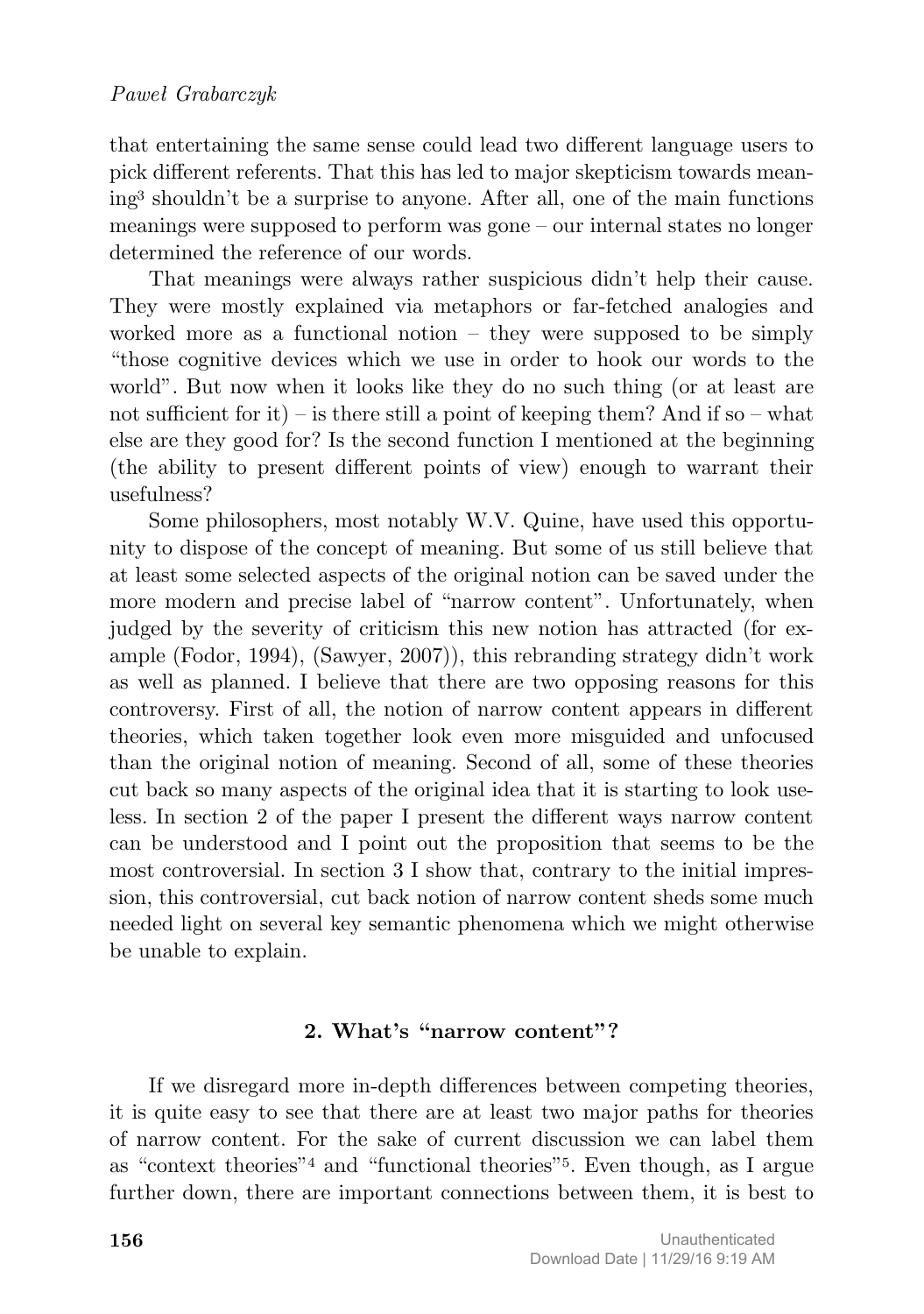start with contrasting them by pointing out the differences in intuitions that back them up.

#### **2.1. Context theories**

Even though the connection between narrow content and the notion of context might not be initially obvious, it is in fact rather easy to explain. What's more, context dependence can probably be considered to be a paradigmatic, fairly uncontroversial case of how narrow content manifests itself in language (Carruthers & Botterill, 1999, p. 133). Consider the following example. During a New Year's Eve party a husband says to his wife "Next year I will finally quit smoking". "Sure, you promise me this every year" – replies the wife sarcastically. "So technically every time I promise something different" retorts the husband. Who's right? If you root for the wife, you are thinking about narrow content, if you root for the husband, it is broad content you are thinking of.

After the idea that sense determines reference lost its impact, some people were eager to keep the notion of narrow content because they saw its usefulness in the analysis of indexicals. A key addition to this idea was that semantic phenomenon revealed in Twin-Earth experiments could have been explained similarly (Fodor, 1987). What this means is that natural terms also are, in a way, context dependent. The term "water" is synonymous with "H<sub>2</sub>O" because it was coined around H<sub>2</sub>O and not around xyz. Thus, during her visit to Twin Earth, the Earth user of the term "water" remained out of her usual context. But the longer the user uses the term in contact with XYZ the more the context shifts towards Twin Earth. What we discover is that there is much more indexicality in the world than we expected, but there is nothing especially surprising or new in the phenomenon itself.

Thus, in this perspective narrow content remains the internal mechanism cognitive systems use to hook their words to the world, but what they actually hook up to also depends on the circumstances in which they end up being used. Narrow content understood this way remains a crucial part of the reference mechanism. Because of this, context theories retain the first of the Fregean intuitions we started with. But what about the second intuition? After all, even if we understand how narrow content contributes to reference, we can still ask whether it can be done in more than one way.

#### **2.2. Functional theories**

As it happens, this is exactly the sort of question the second branch of narrow content theories ask. It is natural to call these theories "functional",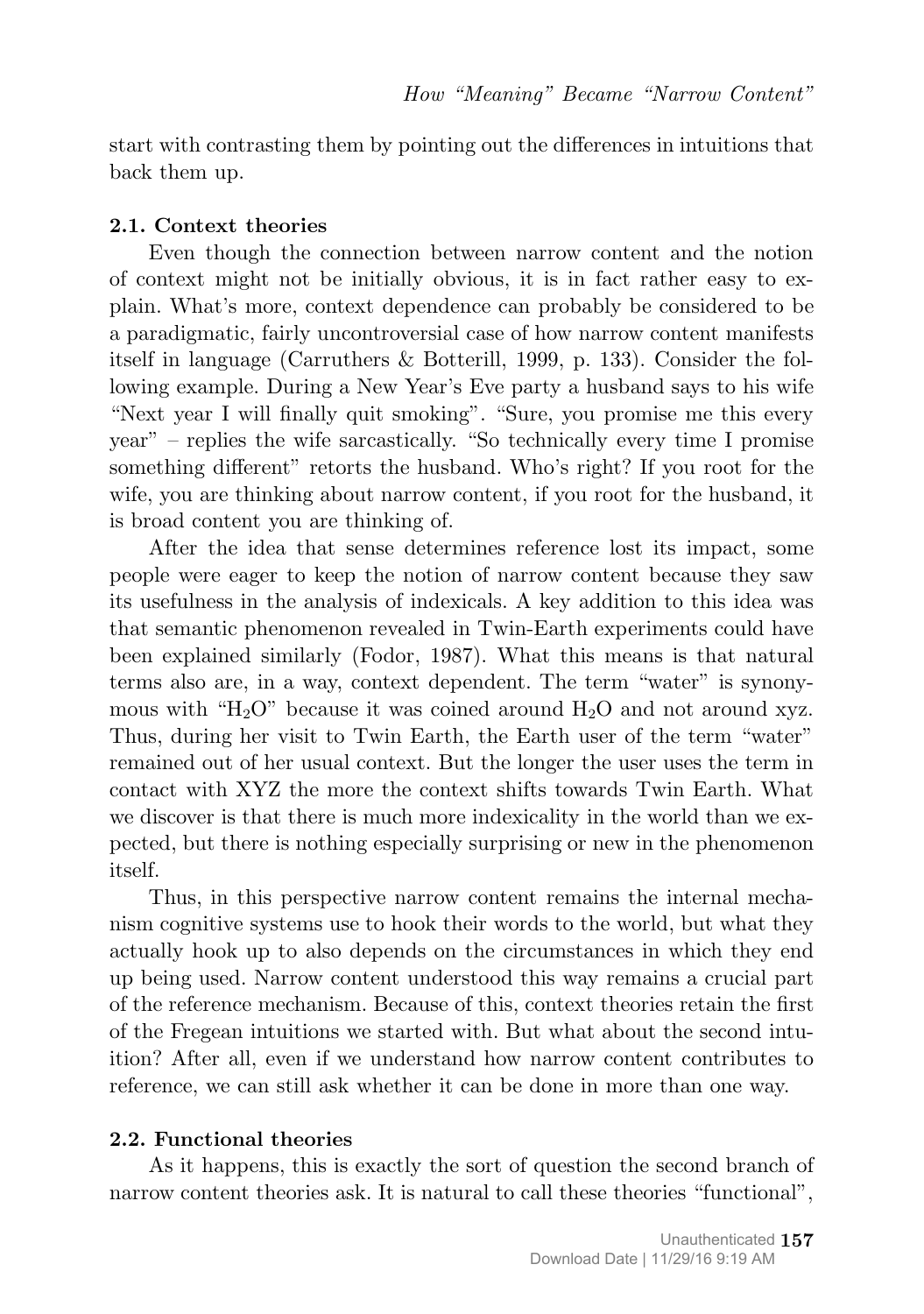as instead of asking how a given content can be deployed in the environment (which is the question for context theories) they ask how a given content is deployed within the system – what function it plays in it or how it contributes to the overall system's behavior. There are several possibilities functional theories can explore. They can see how the terms are connected to each other, to other internal states of the system or to its actions. They can track inferential connections between states of the system, etc.

There is one tempting simplification that we should quickly get out of the way. Couldn't we say that the difference between context and functional theories is in fact more of a difference between expressions themselves? Maybe it is the vocabulary that should be split into functional and context parts (indexicals being an obvious part of the latter)? I believe that this is not the case – the difference between context and functional theories runs deeper than that. It is easy to see, once we realize that even indexicals can gain something from functional treatment. Consider the following thought experiment. Imagine a shipwreck castaway who keeps a diary. In the diary he uses dates as well as indexical expressions, like "today", "tomorrow", "yesterday" and so on. Unfortunately, the particular date our castaway started his diary with was wrong. Because of this, the reference of all the indexicals he uses is incorrect. For this reason, whenever he says something like, "today is the  $18<sup>th</sup>$  of July" he expresses a false statement. But even if every statement containing these indexical expressions is false, we can still say that he uses these terms correctly as they relate to each other the way they were supposed to. So even in the case of indexicals there is a functional story to be told.

## **2.3. How to understand "narrowness"?**

Despite differences between the general aim of both types of theories, there is at least one thing that unites them – the way they understand the "narrowness" of narrow content. Although providing a single definition everyone agrees with isn't possible, a handful of similar definitions appear in the literature devoted to both approaches.

It seems that most researchers resort to one of three strategies for defining narrowness of content. They refer to internality (Stalnaker, 1990), to the notion of intrinsic properties (Chalmers, 2003), or to the notion of local supervenience (Kriegel, 2008). Let's analyze them starting with the first one as it seems to be the least philosophically loaded. Appealing to internality seems to work the best whenever it is taken literally – narrow content is the content of the internal states of the system. Some researchers talk about anything that does not reach beyond the surface of the skin (Jack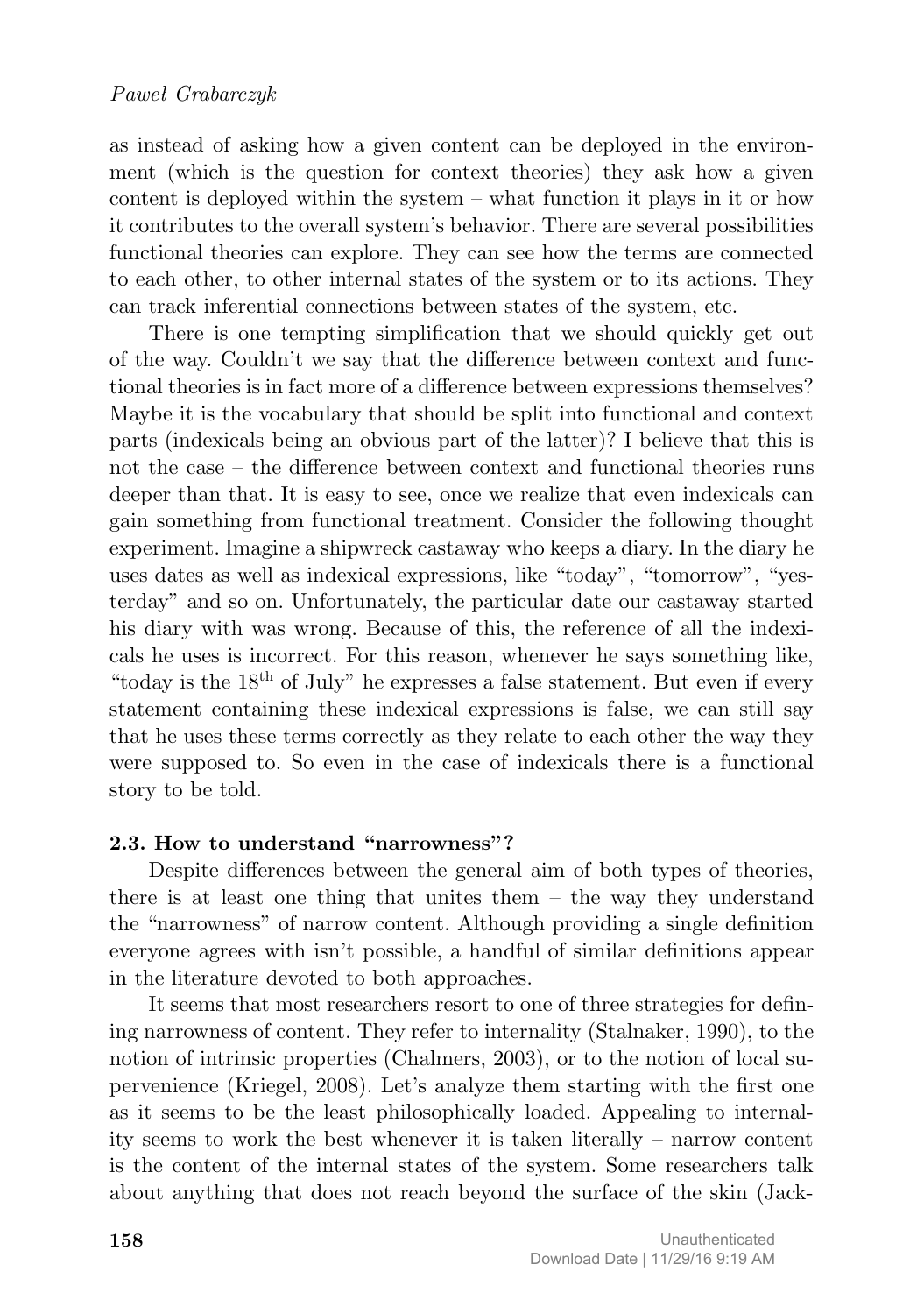son & Pettit, 1993), others prefer to talk about brain states (Stich, 1991), some do not want to take any risks and talk only about the total internal state without specifying an actual boundary (Brown, 1993). Generally speaking, it is safest to say that deciding on what is internal depends on the type of system in question. If you have a way of differentiating the system from its environment, then you can quite easily talk about internality of this sort.

The second strategy of explaining the narrowness of narrow content takes advantage of the notion of supervienience. The content of a state is narrow if it is locally supervenient, that is, when it supervenes on internal states of the system. The main advantage of this approach is that it does not identify narrow content with actual states of the system – it still can be its own thing (which the philosopher should of course later specify), but it is still tied to the internal states of the system in an important manner. Another advantage is that supervenience enables us to define broad content in an analogous manner  $-$  it is a content which supervenes on the states of the system and its environment (as opposed to being supervenient only on the system's states). This helps to express the idea that both types of content are just two species of the same thing.

An obvious objection to this strategy is that the notion of supervenience isn't free of controversies (Kim, 1993) and some people might be reluctant to use it. Note also that this way of defining narrow content cannot be understood as an autonomous alternative to the previous one as it specifically points to internal properties (which narrow content is supposed to supervene on).

Last but not least, some researchers prefer to say that narrow content is simply "intrinsic to the system". There are several ways of defining intrinsic properties and I don't have the space for a detailed analysis of this controversial notion. Roughly speaking, researchers appeal either to the way properties are defined (whether the definition contains necessary relations to anything besides the defined property) or to their ontological status (whether said properties could be predicated on the object even if nothing else existed) (Francescotti, 1999).

There are two drawbacks to this approach. First of all, the distinction between intrinsic and extrinsic properties has been criticized numerous times. Second of all, as intrinsic properties are oftentimes explained simply as non-relational properties of the object, using this notion to define narrow content may very well lead to a misunderstanding. The reason for this is that even though narrow content could be said to be non-relational in the sense that it is not based on any relations between the cognitive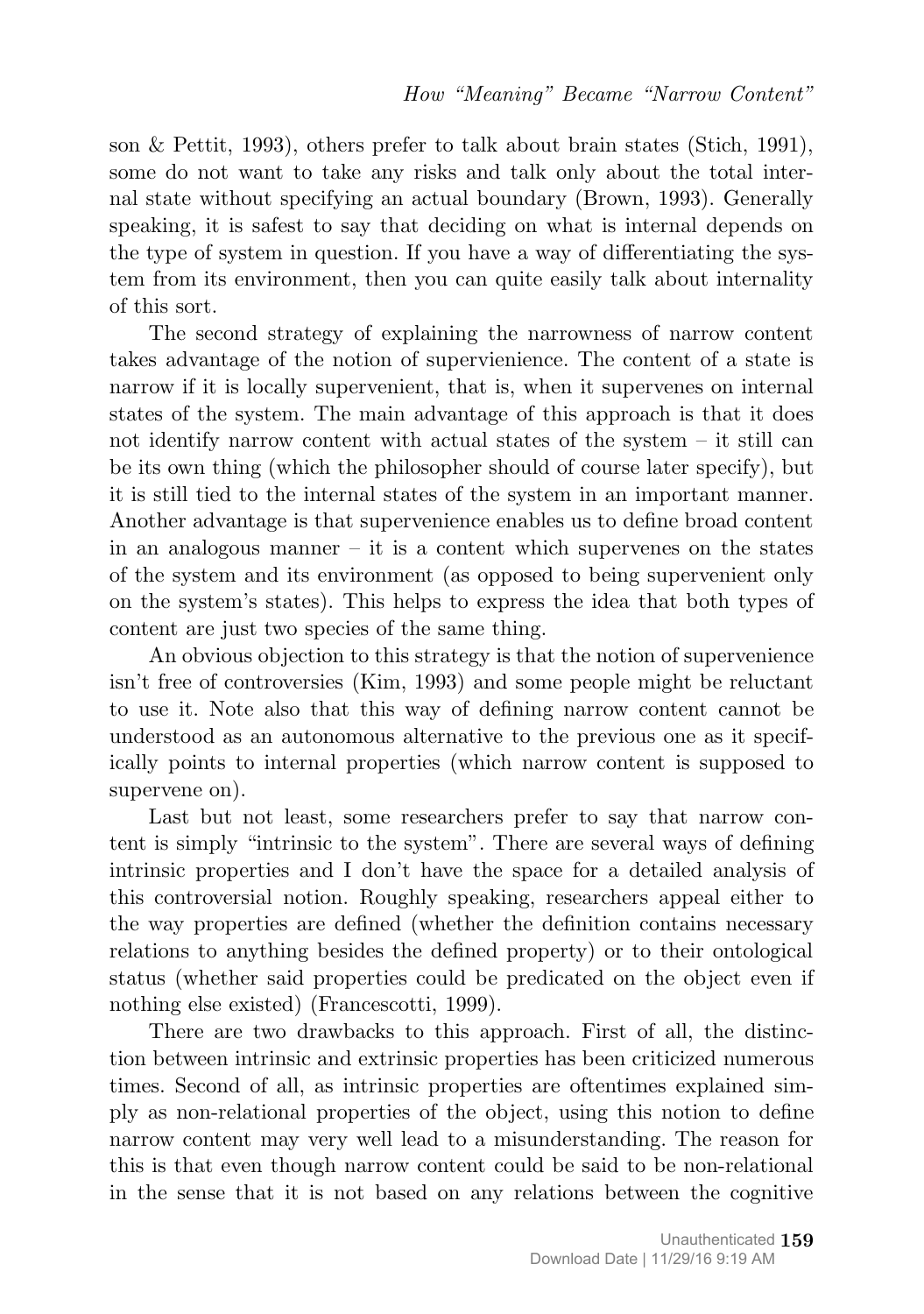system and its environment, it still does not prohibit content from being based on relations within the system itself. In fact, most functional theories interpret narrow content exactly this way ((Fodor, 1994) being a notable exception). This possibility for confusion is, by no means, specific to the discussion of narrow content. The same thing could be said, for example, about the property of being  $H_2O$ . It is an intrinsic property of water but the property itself boils down to a relation between atoms of the right sort. The point I am trying to make is only that in the case of a term as ambiguous as "narrow content", the less possibilities for confusion, the better.

Still, even if the details are a bit controversial it is not hard to grasp what the "narrowness" of content comes down to. Unfortunately, this can't be said about the notion of "content" itself. Even though, contrary to notions like "meaning" or "sense", the notion of "content" functions as a term of art (Jackson & Pettit, 1993) and not as an explication of a common word, it still ends up being rather elusive. I believe that the biggest reason for this is that it is oftentimes very hard to say whether content is to be understood as mental or linguistic. Unfortunately, although this distinction is oftentimes mentioned, it is rarely discussed at length ((Jacob, 1990) is a worthy exception to this rule). The result of this is that it is sometimes completely unclear whether a given theory of mental content should also be considered as a semantic theory or if it only results in some consequences for semantics (Segal, 2000, p. 24).

## **2.4. Linguistic vs mental content**

At first glance it might be tempting to say that context theories present the linguistic narrow content whereas functional theories are more about the mental narrow content but this would be a misleading simplification. (Fodor, 1994) interprets narrow content as sentences in mentalese, which makes it at least as much a theory of mind as a theory of language.

There are many reasons why it is oftentimes hard to decide whether narrow content in question is mental or linguistic. First, note that classic philosophical theories of linguistic meaning (starting with John Locke) identified it with narrow mental content (ideas in the mind). Second – linguistic narrow content can be treated as a linguistically relevant subset of internal states of the system. Thirdly, philosophical terms such as "belief", "proposition", or "concept", used to discuss linguistic meaning, have also been oftentimes used in theories of mind. Consider the notion of "concept". Sometimes concepts are taken to be simply meanings of certain types of words (Frege, 1980) and sometimes as building blocks of propositions or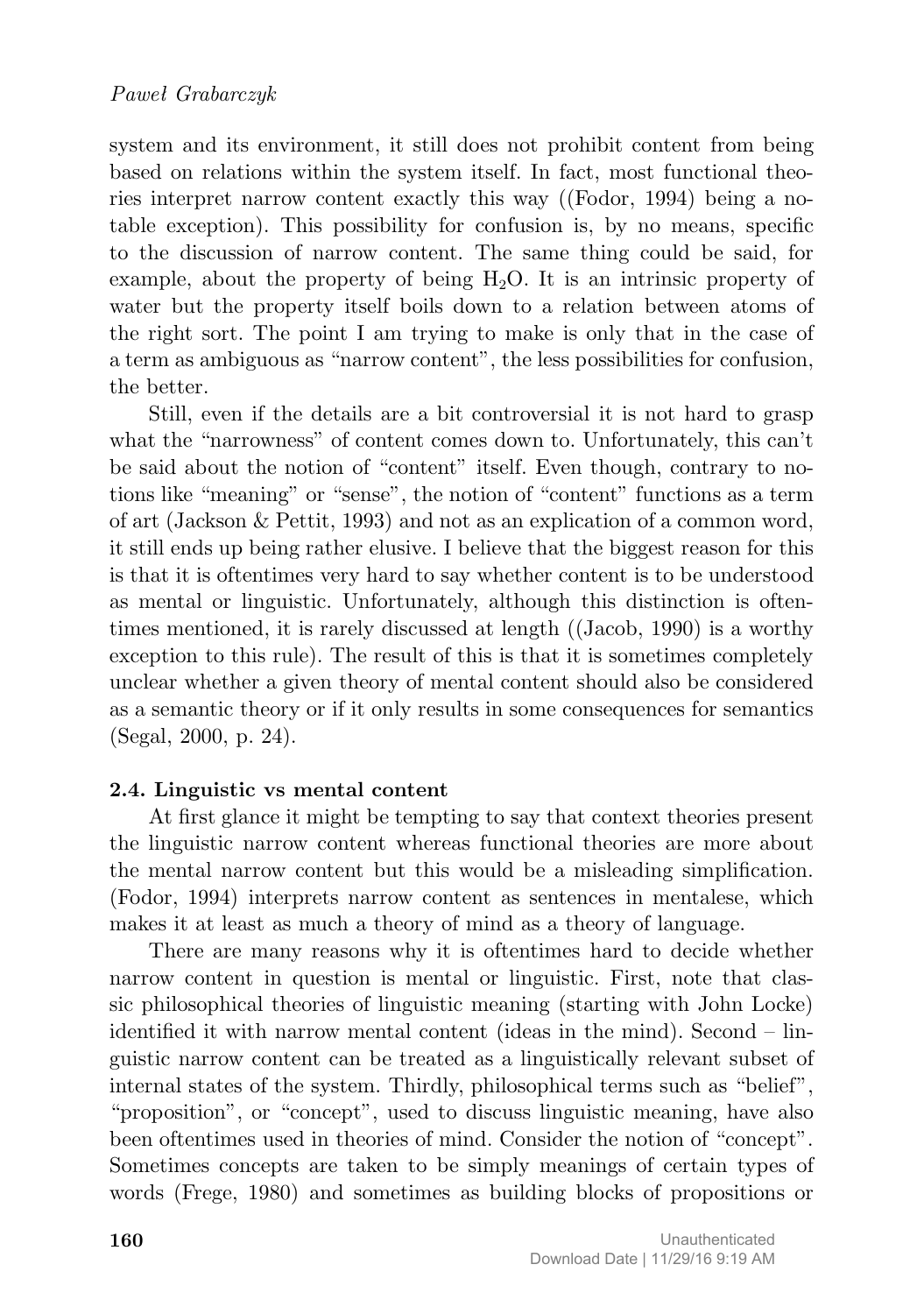categorization devices (see (Machery, 2011) for a summary of positions). In the last case they may even have nothing to do with linguistic content (Grabarczyk 2016, Sawyer 2007).

The biggest reason why it is important to distinguish between linguistic and mental content is that it is perfectly possible to have a theory of linguistic narrow content and broad mental content at the same time (or the other way around). Let me give an example. Consider a functional theory based on the idea of response dependency (Kriegel, 2008). The theory explains that the narrow meaning of terms can be understood as a set of relations of said terms with other terms and with some other, non-linguistic mental states (for example perceptual receptor states). But when it comes to perceptual states themselves the theory tells us a completely different story. They are individuated according to what they systematically respond to and not according to their internal structure or relations between them and other states. Linguistic content is narrow but mental content is wide.

#### **2.5. Is narrow content genuine content?**

Let's look at the distinctions we have made so far and see how they relate to each other. As pointed out above, the crucial difference between context and functional theories is that the former can replicate the connection between meaning and the reference. What they typically do is simply add another component or layer to the familiar structure. Instead of having a single function from meaning to reference, they propose two functions – narrow content works as the first of these functions by taking context parameter and giving broad content in return. Broad content is the second function which gives a user the reference. Contrary to this, functional theories either overtly disregard reference or relegate it to another theory (they can, in fact, just as easily relegate it to context theories).

It is exactly this feature that makes them very suspicious in the eyes of some researchers. It is quite often argued that reference determination is an essential characteristic of content (Kriegel, 2008). This view gives functional theories a taste of paradox – you might rightfully ask whether functional narrow content should be considered to be content at all (Baker, 1987), (Recanati, 1994). There are at least two ways out of this. First, one could bite the bullet and say that functional narrow content isn't content even though the name suggests it. It simply is its own thing needing its own theory and the whole debate boils down to an unfortunate name. But if you, like me, prefer to understand functional narrow content as the rightful descendant of the notion of linguistic meaning than you might prefer the second option.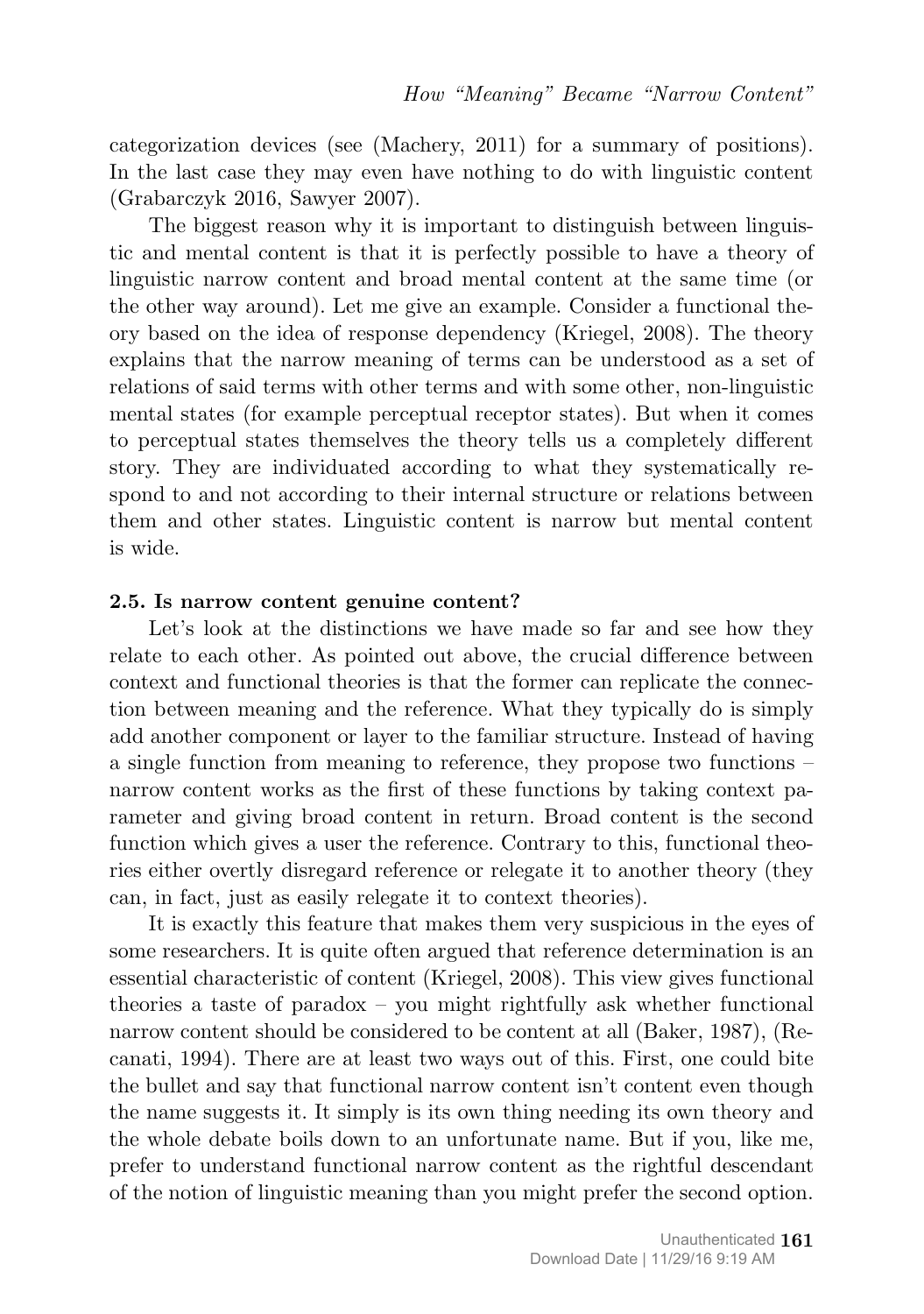You might simply deny the necessary connection between content and reference. That's what philosophers initially assumed, but it just wasn't to be. Couldn't content be just as well understood as an "internal characteristic which differentiates the state from all the other states"? Whatever option we choose it is clear that it is the functional (and not the context) version of narrow content that needs defending.

What's interesting, if you look at the mental/linguistic distinction you can easily see a similar disproportion. Many people believe that there is nothing especially controversial in the idea of narrow mental content if we understand it as internal states characterized and triggered independently from their external correlates. Hallucinations are typical examples of that. It is significantly harder to come up with uncontroversial examples of narrow linguistic content. What would the semantic counterparts of hallucinations be? If you look at representation theories which operate on the notion of homomorphism, then you can see that mental content could be related to its target only because of their similarity.<sup>6</sup> This difference can be even felt once we turn to philosophical thought experiments – it is much easier to explain to people that they could be brains in a vat (mental narrow content) than swampmen (linguistic narrow content).

Thus the picture emerging from our considerations is this: The most controversial variant of the idea of narrow content, the one that needs defending the most, is a functional theory of linguistic content. In the next section I am going to argue why it still may be needed.

## **3. What's "narrow content" good for?**

I believe that there are three main reasons why we should not disregard functional theories of linguistic narrow content. The first reason is that without them we will not be able to solve the two fundamental semantic puzzles we talked about in previous sections. The second reason is that they help us explain some of our preconceptions about linguistic meaning. The third reason is that they seem to be the crucial element which explains how language connects with a user's actions. Let's analyze all of these reasons in detail.

## **3.1. How to navigate between Putnam's and Frege's Puzzles**

The two puzzles in question are, of course, Frege's Hespherus/Phosphorus example and Putnam's Twin Earth. The first puzzle asks how it can be possible that the same referent is sometimes reached by means of differ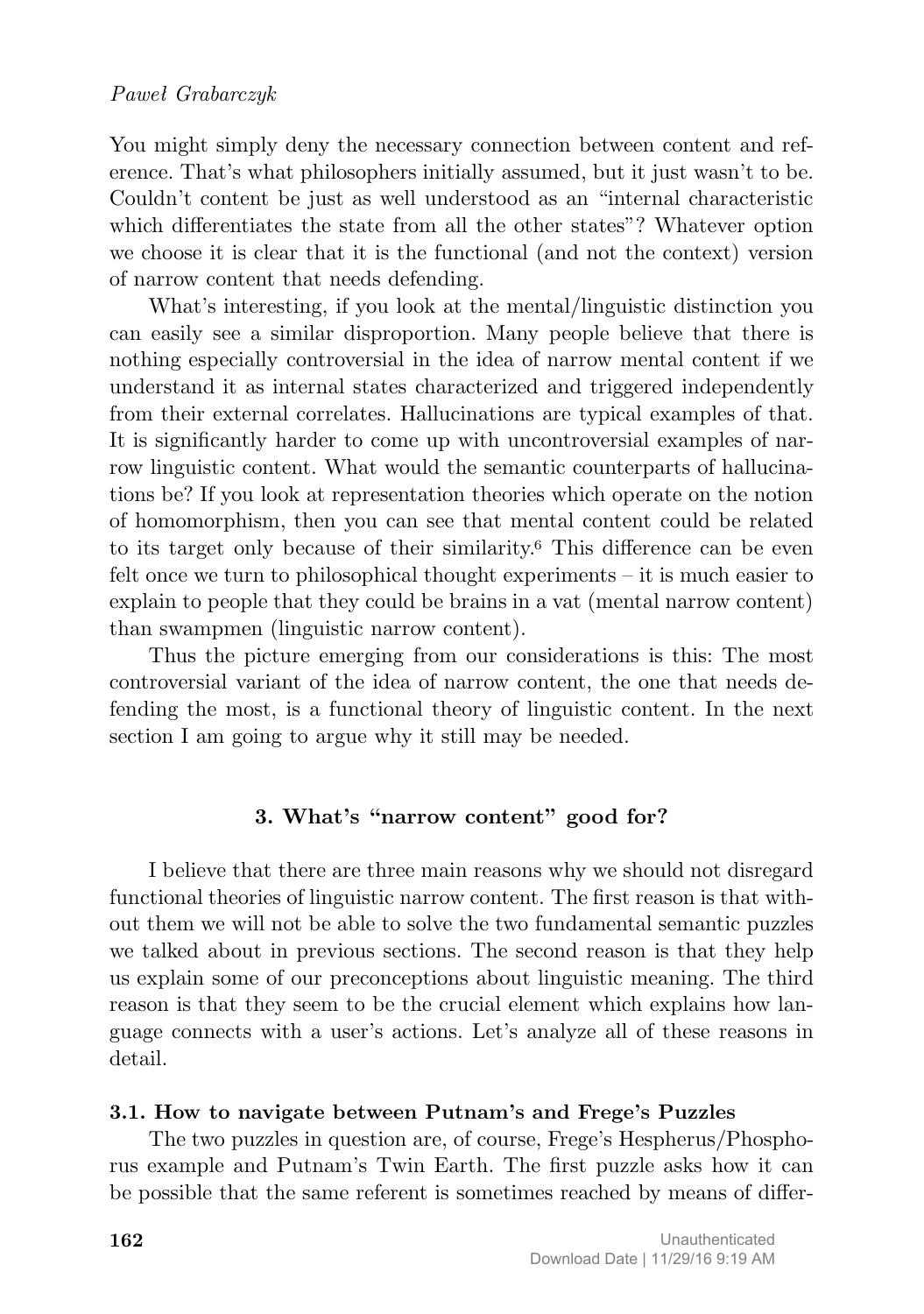ent referent matching mechanisms. The second puzzle asks how it can be possible that two people using the same internal referent matching mechanisms could end up getting different referents. The easiest and (at least *prima facie*) the most elegant solution is to say that the referent matching mechanism turned out to be more complicated than we initially expected and consists of two parts – internal and external. Whenever two different internal parts are employed in the same act of referent matching what we get is Frege's scenario. Whenever the same internal part of the mechanism gets coupled with two different external parts of the mechanism we end up with Putnam's scenario. It is hard to deny that it sounds like a pretty plausible story. The only thing is that we have to fill the gaps now – we have to say what the internal and the external parts of the referent matching mechanism are.

So the proper question we should ask when we want to know the internal part of the story is – what is the relevant part that me and all my duplicates have in common? In all variations of Twin-Earth experiments we are assured that our doppelgangers share everything with us. But we suspect that this is much more than is needed in order to share the same internal part of the semantic mechanism. How much is needed then? In a way the main role of functional role semantics is to narrow down the doppelganger hypothesis and find the genuinely relevant part that has to be identical if meanings are to work the way we expect.

Stories about our dopplegangers might get the point across quickly because they are rather spectacular. But they make much more sense once you consider them as exaggerated examples of something much more familiar and mundane. Even though it has been criticized, most people still subscribe to the idea that you could express the same thought in many different languages. So there should be something that unites thinkers of the same thought, no matter which language they use. But if the only thing you demand from a translation is that it preserves the reference, you lose a lot of what good translations are about. Good translations should also play the same role in communication: they should have the same effect on the speakers of translated languages, etc. Functional theories of linguistic narrow content are best suited to meet this expectation even if they have to be coupled with auxiliary theories of reference in order to preserve the reference of translations.

The same goes for the related idea of shared understanding of a term (Kriegel, 2008, p. 317). It needs no explanation that we are oftentimes interested in the extent to which we understand each other. But even when we know that we have used the same expressions and referred to the same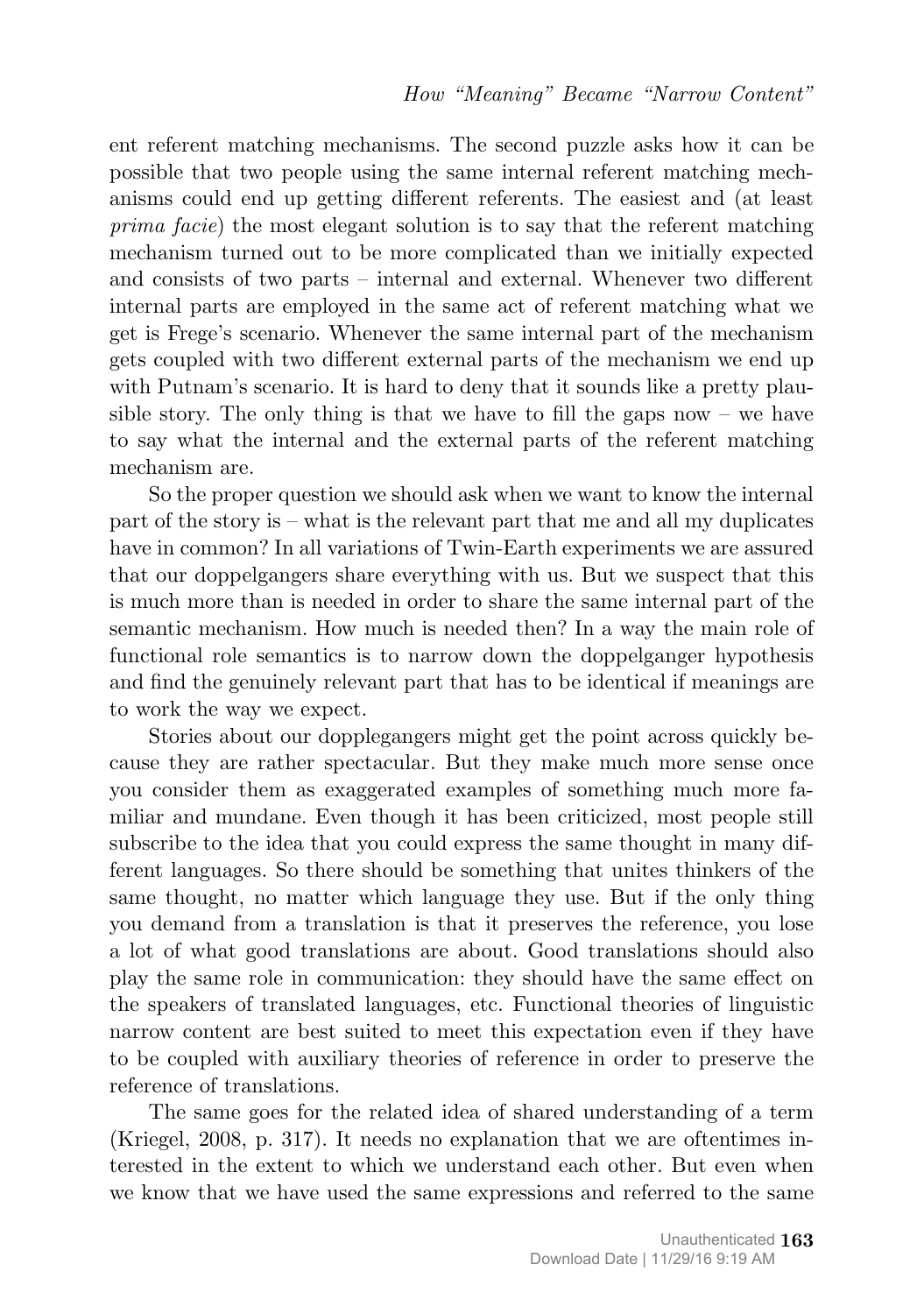objects, we may still be curious whether we understood these expressions the same way. This worry might be taken to be hairsplitting in everyday communication, but there are situations where it matters. For example – we may be interested in details of understanding of a given term because we wish to predict future inferences the speaker is most probably going to make later.

This need calls for a theory of narrow content because we assume here that even if we know the broad content of the used term there is an additional fact of the matter to be known, namely – which of several possible narrow content types have been used by the language user. Note that contextual theories give us only a part of the answer since they do not tell us enough about the way narrow content is deployed within the system and the role it plays within it. So the upshot of the discussion is this: you need some functional theory of narrow content to find your way between Frege's and Putnam's puzzles and the way you maneuver between them dictates how you are going to understand some crucial philosophical notions like "translation", "synonymy", or "understanding".

## **3.2. Cartesian intuitions**

Researchers have argued that the reason why people suspect there really is some narrow content to be discovered is that they know about it from their own first person experience. This idea ties the notion of linguistic narrow content to Cartesianism and this philosophical heritage may very well end up being its kiss of death as it starts to look like a remnant of the criticized myth of an internal mental theater. But let's not be so hasty.

If you believe that everything could have been different without changing the content of any of your thoughts, then this surely starts to sound familiar (Crane, 1991). But you don't have to be so extreme. If you believe that some aspects (or parts) of your thoughts, or some of your thoughts would have stayed the same even in a completely different environment, then there is a need for a theory which helps you to discover which parts or which thoughts are like this.

Similar intuitions have been probed and tested in many famous thought experiments. Even supporters of the causal theory of reference tend to feel uneasy when they consider the Swampman thought experiment (Davidson, 1987). When it comes to broad linguistic content the Swampman cannot be more different than us. But then, if you wonder how it would be to be a creature so different from us in this respect, we are told that it is in fact quite easy to imagine  $-$  it would be exactly the same as we feel now since the difference is impossible to discover "from the inside". Because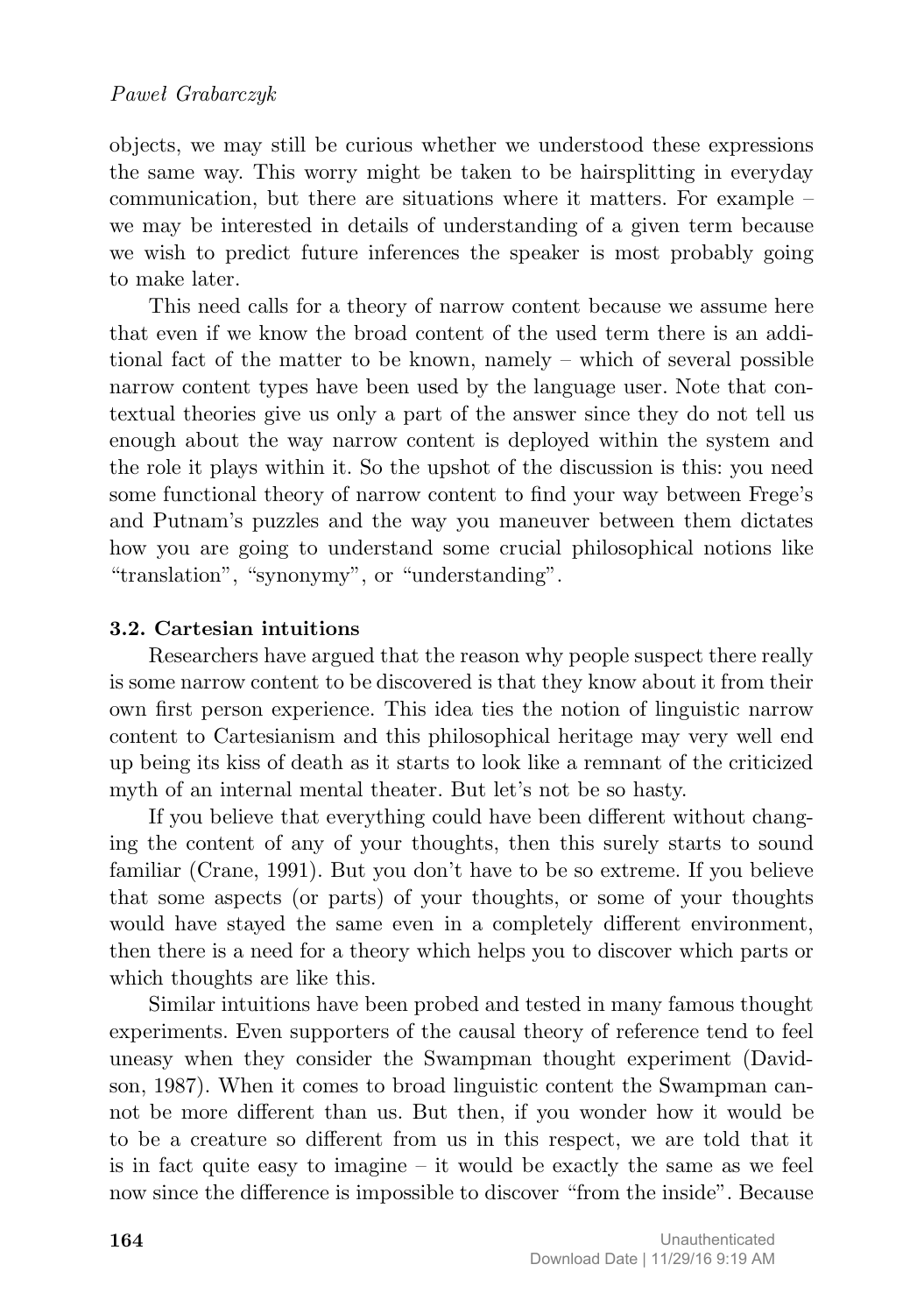of this, disregarding narrow content seems to be more biting a bullet than debunking a myth. And it is a pretty big bullet.

There is a striking similarity between narrow content and qualia. Both seem to result in a dissonance. On the one hand we are told that they are completely superficial and we can safely ignore them in our theories. On the other hand they seem to be constitutive to our experience. But the big methodological difference between them is that, contrary to qualia, narrow content is not said to be inherently unknowable from the third person perspective. On the contrary  $-$  that is what functional theories are for, they should enable us to dissect and compare narrow contents of different subjects, no matter if we are one of them or not. Believing that narrow linguistic content exists and that we have some kind of access to it does not have to presume that the access is easy, full, and exclusive. If we do suppose all of that, then we surely are postulating a very Cartesian semantics, but there is nothing in the idea of linguistic narrow content that forces us to make these assumptions. Narrow content may very well end up being discoverable only by an army of skilled linguists.

#### **3.3. Action prediction**

The third reason why people may look keenly at linguistic narrow content is that they seem to be indispensable whenever we wish to systematically predict the actions of complex cognitive systems. As Zenon Pylyshyn once joked: cats seem to be less intelligent than rocks because rocks "know" that they should not come back once we kick them (Fodor, 1994, p. 89). The important point of the joke is this: some objects' behavior may seem inexplicable and almost random if you resort only to external causes. You have to include chains of internal states in your predictions. But this is something you can only guess with some probability. Theories of narrow content should at least increase this probability.

The connection between narrow linguistic content and our actions can be spelled out in the following manner – our thoughts, beliefs, or reasons are the causes of our actions. And beliefs, thoughts, and reasons are individuated by their content (Carruthers & Botterill, 1999, p. 151). Is this content broad or narrow? Remember that if they are to be the cause of our actions, they had better be local<sup> $7 - it$ </sup> would be really surprising if we had to decide that objects which are so distant from us as, let's say, Aristotle is, could still affect our actions causally (Loar, 1988). But this is exactly what we would have to assume should we decide that it is broad and not narrow content that determines our actions. So does this mean that narrow content is everything that is needed to determine action?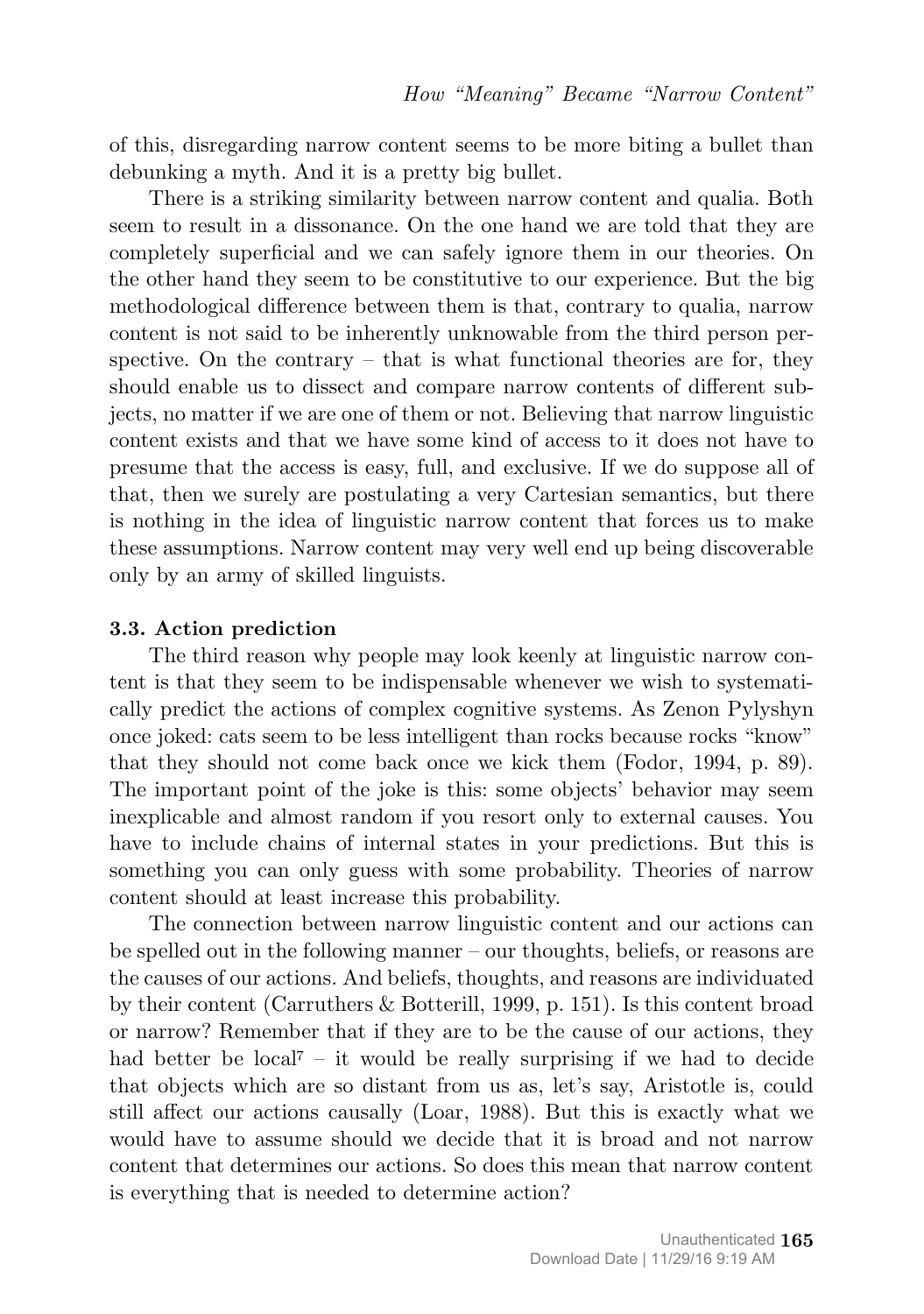### *Paweł Grabarczyk*

The position I wish to endorse is fairly mild  $-$  I believe that narrow content is a part of the story and not the story itself. Let me explain. When we read about Twin Earth we learn that Twin Earth inhabitants behave the same way Earth inhabitants do even though their broad content differs. But this just seems odd. Can Twin Earth inhabitants really behave the way we do? After all, they do a lot of things we don't – they drink XYZ, they wash in XYZ, bath in XYZ etc. Their actions are not the same. The point is that even if the way we individuate linguistic and mental content is debatable (and as I try to show in this paper, it is), there is much less space for discussion over how we individuate actions. Consider a classic fictitious example. As we all know, Oedipus married Jocasta not knowing that she is his mother. How do we describe his action? Do we go with a broad interpretation and say that he "married his mother" or do we go with a narrow interpretation and decide that at the time he couldn't have married his mother as he didn't know her true identity (and his actions were determined by his narrow content). I don't think it is a much of a puzzle since situations similar to this happen all the time and we cope with them pretty easily. What we normally do is choose a broad interpretation but feel obliged to add something about the narrow content. So we say something like "he married his mother but he thought she was not related to him" (or something to that effect).

Thus, even if we individuate actions broadly, in order to fully explain them, we often add narrow content to the mix. So even if narrow content isn't necessary for describing and predicting every action, there are cases where it seems to be indispensable. What are these cases?

Generally speaking we could say that narrow content is needed the most whenever we suspect that the actions we observe are the results of defective cognition. And even if you strongly support broad content theories you have to admit that sometimes the error lies on the side of the system. And if this error leads to an action, you won't be able to predict it without speculating on the chain of internal states that led to it. There are at least four cases of such faulty cognition that are worth mentioning (all of which call for a narrow content component).

### **3.4. Errors which call for narrow content hypothesis**

There are four types of errors that we should consider. The first case is the Oedipus scenario we analyzed above. It is hard to argue that sometimes our actions are the results of our false beliefs. And saying that errors of this type result from a mismatch between narrow and broad content looks like a pretty simple solution. Yet some people might argue that there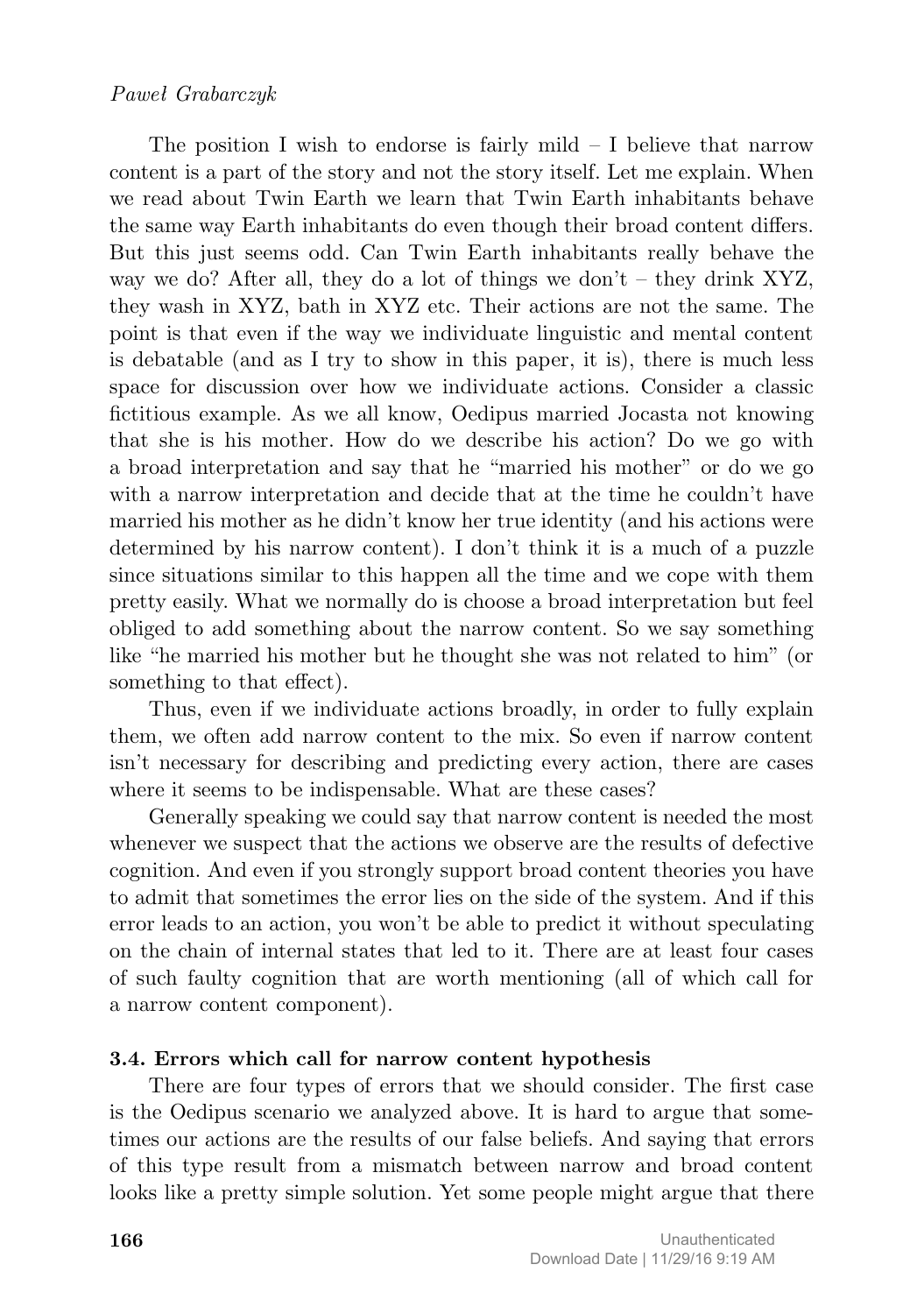is no need for that. We don't have to speculate about narrow content, as the only thing we need in order to explain these errors is to say that they come from the wrong usage of broad content. What this means is that even though a given belief does not match the circumstances it was engaged with, we can meaningfully talk about this belief only because we can specify it broadly. But this boils down to saying that we know what the belief means because we know what circumstances are the right circumstances for it (even though this time the circumstances were different). So the reason why we are allowed to talk about Oedipus' wrong belief isn't that we have some way of specifying the belief and one that is independent of its broad content. We can talk about it because we know what would have to happen if it was to be used properly. But if you put it this way, the notion of broad content starts to look like a different dressing for the verificationist theory of meaning. (And we thought that Cartesian heritage was problematic!)

Note that this explanation might become less and less believable the more systematic the error becomes. Sometimes actions generating false beliefs can be completely disconnected from the external object they are about. If someone has a set of strong dogmatic *a priori* beliefs it is quite possible that the only way to predict her actions is to focus on the content of her internal states.

Secondly, a very important set of false beliefs which we have to attribute to cognitive systems in order to understand their actions are beliefs about non-existing objects. This category of beliefs is notoriously hard to reconcile with broad theories of content as there is simply no external component to determine (or co-determine) the content of (Kriegel, 2008, p. 324) (Segal, 2000, p. 31). Typical examples of such beliefs are religious beliefs<sup>8</sup> (Segal, 2000, p. 33) and beliefs about fictitious characters introduced in various narratives. The reason why I was able to use Oedipus' example in the paragraph above and anticipate the reaction of the reader is because I assumed that we share beliefs about Oedipus. But of course no belief is really about Oedipus, so what I really assumed is that we share beliefs with the same narrow content.

Dismissing beliefs about non-existing objects as less important or second-rate beliefs (contrary to ones which are cognitively successful) would have been a huge mistake. It might be hard to realize how ubiquitous they are. Apart from acting accordingly to religious beliefs, people often behave like their fictional heroes, cite them, dress like them, name their pets after them. And the fact that we could march through most of our lives without realizing that objects we refer to do not exist reinforces the idea that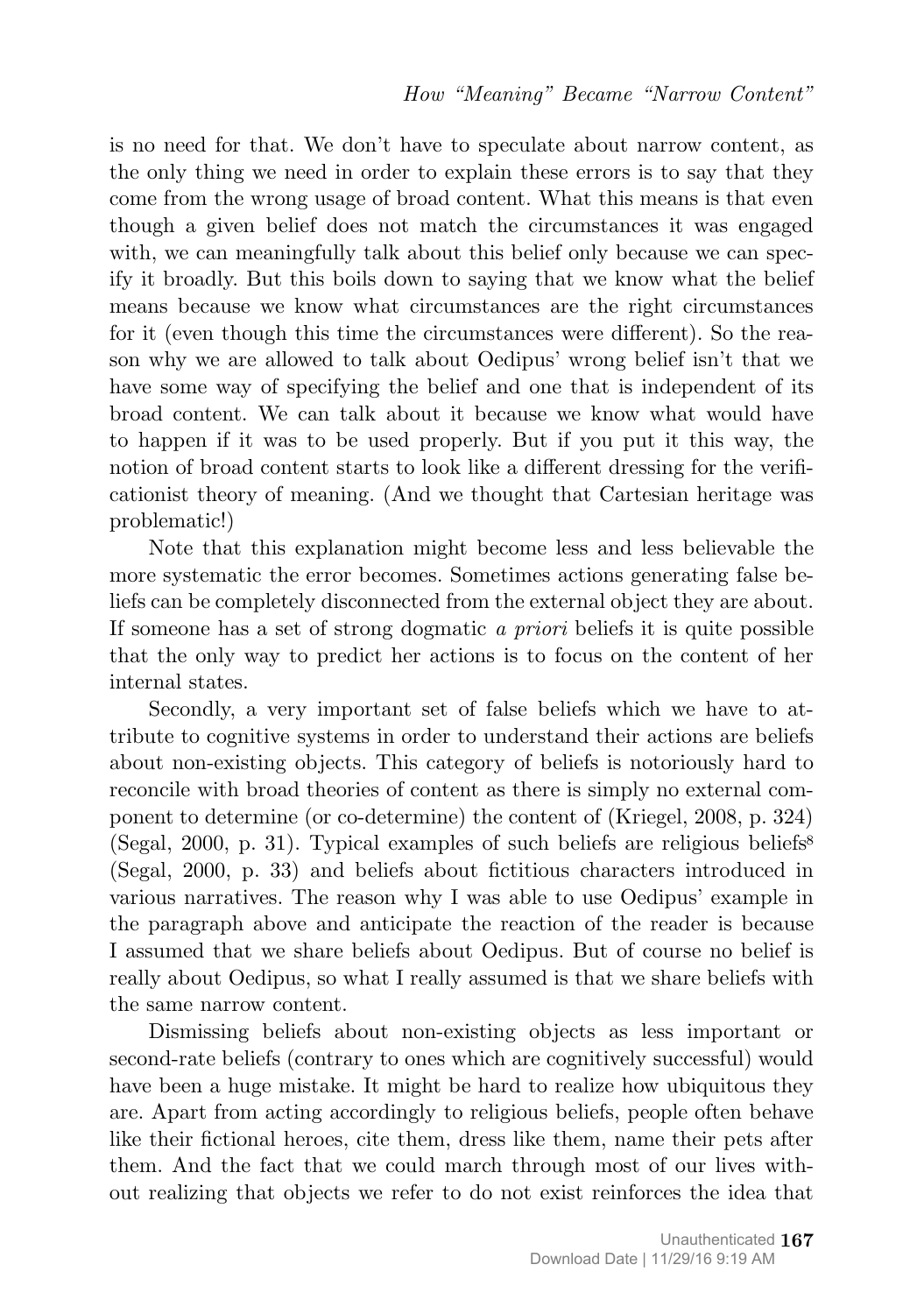from the internal point of view of the subject there really is no difference – false beliefs about non-existing objects play their internal role just as well as true ones.

Interestingly, even someone who wishes to disregard religion and narratives as unworthy of philosophical analysis will probably have to eventually surrender and commit herself to beliefs about non-existing objects, as science would have to severely limit its expressive power if it was to restrain itself and talk only about what exists. The reason for this is that this requirement greatly blocks our ability to freely form hypotheses (Segal, 2000, p. 35).

The third category of faulty cognition processes should probably not be called faulty as it boils down to cognition involving partial or incomplete belief sets. If linguistic content is to be determined by what the terms refer to, it means that internal differences of belief nets have no bearing on the content. But this is very counterintuitive. Consider a child, an adult layman, and an adult specialist – can they use the same linguistic content when they talk about diamonds? It would be surprising, but, more importantly, it would not explain why we often make different predictions about their actions and the inferences they make. I may save a lot of money if I predict that my son might throw the family diamonds away as he does not know that they are expensive9. But isn't "being expensive" a rather stereotypical property we expect any adult language user to associate with diamonds? So the point is this – being able to talk about narrow content gives me many more options when it comes to ascribing beliefs. For example – there is nothing that prevents me from ascribing a partial or defective narrow content to someone, and this might give me a predictive advantage.

There are additional profits that come as a result of the ability to ascribe partial narrow content to cognitive agents. It gives us more flexibility when it comes to the idea of similarity of content. Again – the increased granularity of narrow content (which manifested itself for the first time in Frege's puzzle) pays off. For example – we can say that two meanings are similar when they share the same partial content. Another advantage is that it is much easier to explain meaning acquisition if we allow ourselves to talk about the changes in the internal structure of content. Note that many times the reference of a term (and because of this, of the broad content) does not change during the years of the term's usage. But the meaning (that is, the linguistic narrow content) may undergo many more or less severe alterations.

The fourth and the last example of defective cognitive processes which result in actions predictable thanks to narrow content theories are faulty mental operations. Although arguably the least important one, this is especially relevant for inferential semantics. Roughly speaking, the idea is that if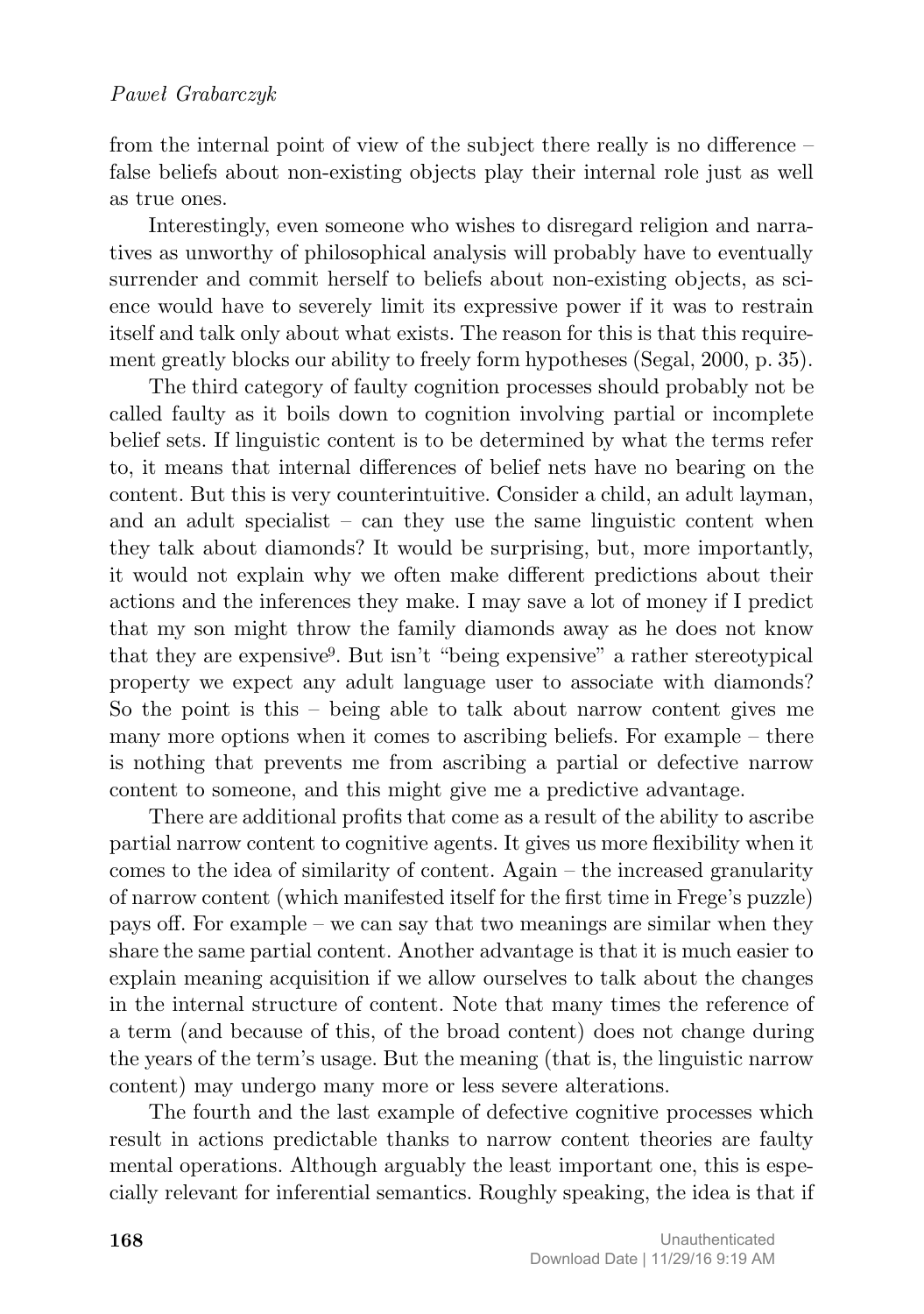we know the capabilities and, most importantly, limitations of a given cognitive system, we are in a better position to predict the system's behavior. The point here is that while focusing on narrow content we are able to relativize the content to a particular cognitive system (or the type of system). There is one broad content that users share but there is nothing that prevents us from postulating as many narrow contents as there are systems.<sup>10</sup>

#### **4. Conclusion**

As we have seen, theories of narrow content can be considered to be a form of damage control after the Fregean project of linguistic meaning proved to be unsuccessful. The two main types of these theories reflect the two important intuitions that the original notion of linguistic meaning covered – that meanings determine reference, and that the same reference can be reached by several different internal mechanisms. Since context theories focus on the first intuition, and functional theories focus on the second, they can very well be considered to be compatible with each other. Once narrow content becomes disassociated from reference and starts to mirror only the internal functions of content it begins to look useless to many philosophers. My main aim in this paper was to dispel this worry by showing the numerous tasks linguistic narrow content could perform. Researchers have pointed out that reconciling both needs (the internal functional need and external contextual need) proves difficult (Bach, 1998)). But maybe there is nothing to reconcile. Maybe what we need are just two separate theories – of narrow and broad content – understood as modern descendants of the meaning/reference dichotomy. The big difference between the old and the modern approach is that we do not have to treat both types of content as two necessary components that have to be specified every time we explain language usage. Sometimes we are interested only in what has been said – in such cases, broad content suffices. But sometimes we are interested in how what had been said was actually understood by the speaker – what beliefs we should ascribe to her, how to best translate his words, what her next action is going to be, and why he sometimes errs.

Similar sentiments have been expressed in the literature but they are oftentimes accompanied by additional remarks which downplay the role of narrow content (Carruthers & Botterill, 1999). If I am right there is no need to do this. When it comes to a grand project of "making sense of other people", both broad and narrow content play equally important, albeit different, roles.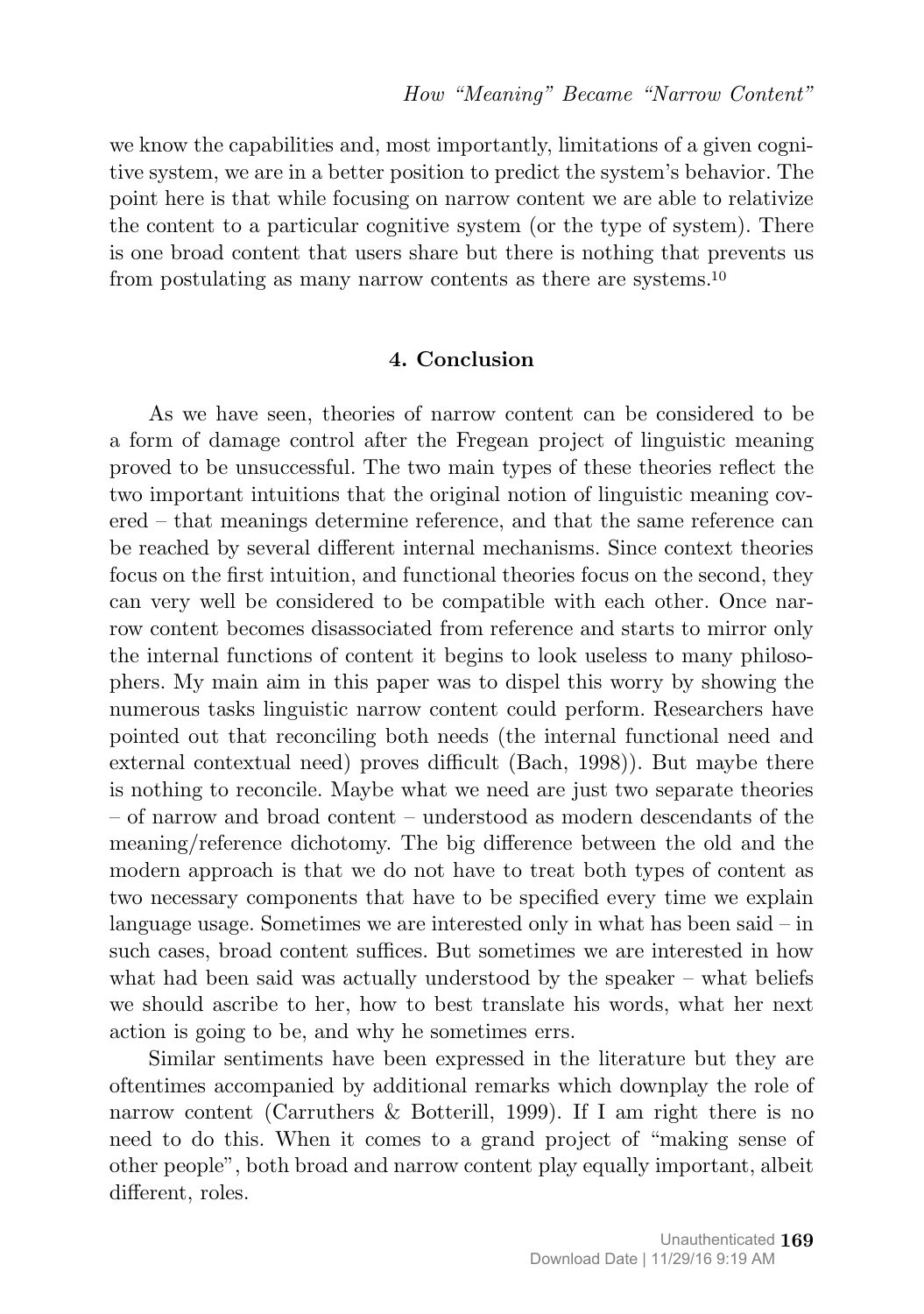#### N O T E S

<sup>1</sup> The paper is a part of the project financed by the Polish National Science Centre, Grant number 2014/15/B/HS1/01928.

<sup>2</sup> The author wishes to express gratitude to Tadeusz Ciecierski for very useful comments on the first draft of this paper.

<sup>3</sup> I use the term "meaning" interchangeably with the term "sense".

<sup>4</sup> Examples of context theories are: (Fodor, 1987), (Stalnaker, 1990) and to a lesser extent (Chalmers, 2003).

<sup>5</sup> Examples of functional theories are: (Ajdukiewicz, 1978), (Loar, 1981), (Block, 1986), (Rey, 1998) and to lesser extent (Segal, 2000).

 $6$  And similarity theories seem to be gaining momentum again, see (Ramsey, 2010).

7 Similar argumentation can be found in (Fodor, 1980), (Kim, 1982) and (Brown, 1993).

8 Note that you don't have to be an atheist to attribute false beliefs of this type to people. Hardly anyone believes that every religion is right so even religious people accept that some predictions they make have to take into account the false beliefs of their peers.

9 (Perner, 1991) calls these partial beliefs "preliefs".

 $10$  In fact more – as we pointed out earlier, a given system can change its meanings during time.

#### R E F E R E N C E S

- Ajdukiewicz, K. (1978). Language and Meaning. In J. Giedymin (Ed.), *The Scientific World-Perspective and Other Essays, 1931–1963*. (pp. 35–66). Springer.
- Bach, K. (1998). Content: Wide vs narrow. In E. Craig (Ed.), *Routledge Encyclopedia of Philosophy*. London; New York: Routledge.
- Baker, L. (1987). Content by Courtesy. *Journal of Philosophy 1*, *84*, 197–213.
- Block, N. (1986). Advertisement for a semantics for psychology. *Midwest Studies in Philosophy*, *10*(1), 615–678.
- Brown, C. (1993). Belief States and Narrow Content. *Mind and Language*, *8*(3), 343–67.
- Carruthers, P., & Botterill, G. (1999). *The philosophy of psychology*. Cambridge: Cambridge University Press.
- Chalmers, D. (2003). The Nature of Narrow Content. *Philosophical Issues*, *13*(1), 46–66.
- Crane, T. (1991). All the difference in the world. *The Philosophical Quarterly*, *41*(162), 1–25.
- Davidson, D. (1987). Knowing One's Own Mind. *Proceedings and Addresses of the American Philosophical Association*, *60*(3), 441–458.
- Fodor, J. (1980). Methodological solipsism considered as a research strategy in cognitive psychology. *Behavioral and Brain Sciences*, (3), 63–73.